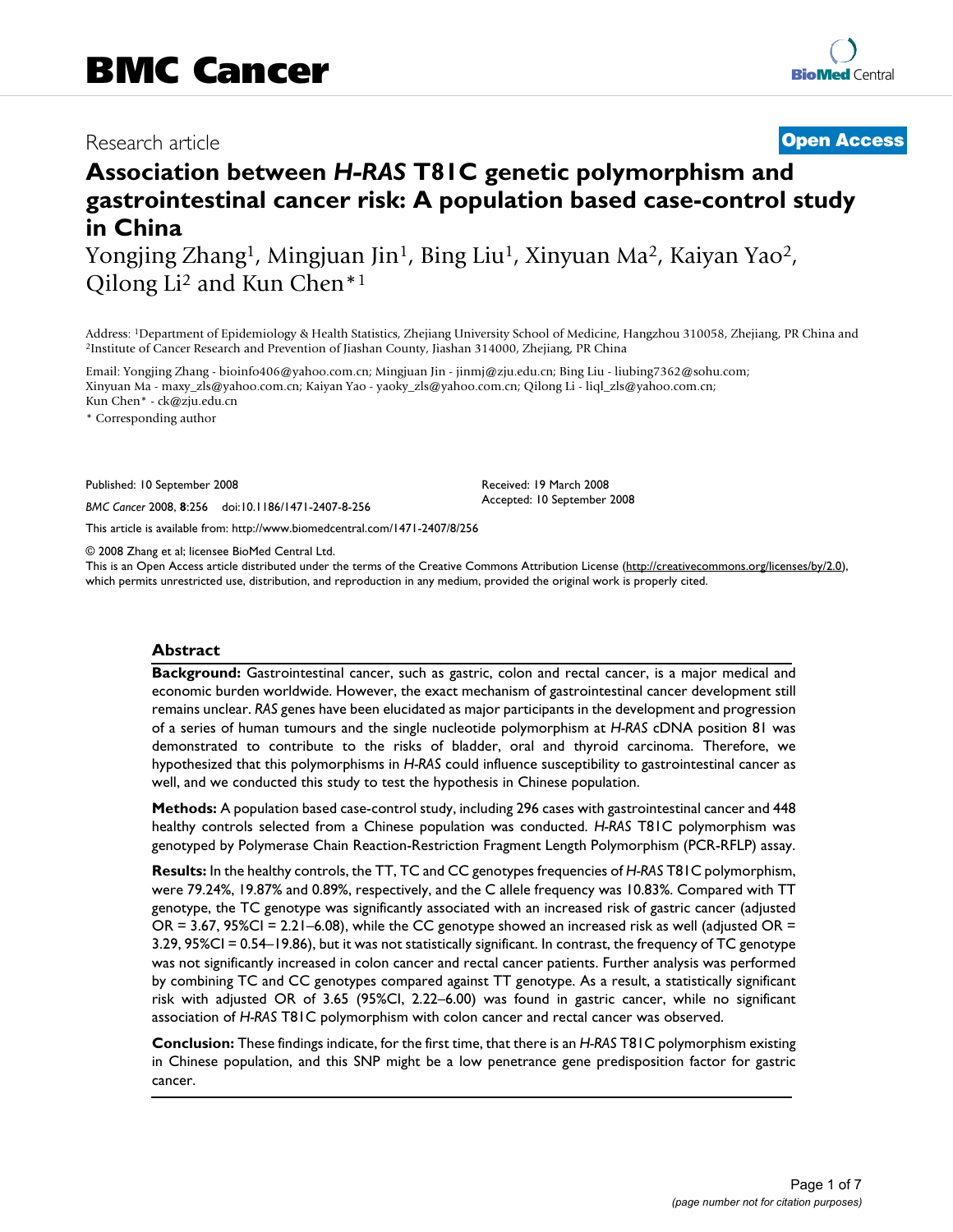# **Background**

Gastrointestinal cancer, including cancers of the oesophagus, stomach, small intestine, colon, rectum and liver etc, is a major medical and economic burden worldwide. Although the incidence and mortality of gastrointestinal cancer has been gradually decreasing for decades, some common types of gastrointestinal cancer are steadily in the top five leading cause of new cancer cases and deaths, such as gastric cancer, colon and rectal cancer[1]. Multiple factors have been proposed to play important roles in human carcinogenesis, however, the exact mechanism of gastrointestinal cancer development still remains unclear.

Mammalian cells contain three functional *RAS* protooncogenes, known as *H-RAS*, *K-RAS*, and *N-RAS*, which encode small GTP-binding proteins in terms of p21rass. The RAS proteins are GTPases that bind to GTP and GDP nucleotides[2]. The switch between their inactive (GDPbound) and active (GTP-bound) forms, together with their ability to bind to target proteins, provides the mechanism for the downstream transmission of the cellular signals. Their natural role is to relay extracellularly derived signals to a number of pathways controlling cellular proliferation and differentiation[3]. *RAS* genes have been elucidated as major participants in the development and progression of a series of human tumours, such as gastrointestinal cancer, lung cancer and breast cancer. It was reported that just one point mutation occurring in codon12, 13 or 61 could result in continuous stimulation of cell proliferation or, alternatively, a 5- to 50-fold amplification of the wild type gene[4]. As a result, the codon12, 13 and 61 are also called mutation hotpots. Numerous epidemiological studies on pancreatic, gastric, colorectal and non-small cell lung cancer evaluate the potential role of these mutation hotspots, but the results are still conflicting up to now [5-8].

Besides the mutation hotspots of *H-RAS* mentioned above, another single nucleotide polymorphism at *H-RAS* cDNA position 81 T $\rightarrow$ C (rs12628), primarily found by Taparowsky et al in 1982[9], was shown to be associated with the risk of human cancers as well. Johne's research indicated that the individuals harbouring the homozygous C-genotype of the *H-RAS* T81C were at an increased risk of bladder cancer [10]. More recently, it was demonstrated that the variant C allele of this genetic polymorphism could increase the risk of oral carcinoma, particularly in male population[11]. However, the number of studies conducted to examine the *H-RAS* T81C polymorphism is not sufficient; moreover, the results of them are controversial yet. Especially, there is a lack of investigation on gastrointestinal cancer, such as gastric, colon and rectal cancer.

Therefore, in the present research, we hypothesize that the *H-RAS* T81C polymorphism may have an effect on the *H-RAS* expression and activity, and ultimately may play a role in modulating the susceptibility to gastrointestinal cancer. In order to verify our hypothesis, a population based case-control study was conducted to investigate the association between the *H-RAS* T81C genotypes and the risk of gastrointestinal cancer in Chinese population. In addition, a meta-analysis was performed to estimate the risk of *H-RAS* T81C polymorphism for cancers.

# **Methods**

## *Study subjects*

This population-base case-control study included 296 gastrointestinal cancer patients and 448 healthy controls, and the details of the study population had been described previously[12,13]. In brief, the registry information of this population was initially collected for a cohort study on colorectal cancer in 1989 in Jiashan County, Zhejiang Province, China. Meanwhile a cancer surveillance and registry system covering the whole county was established for reporting new cancer patients of colorectal cancer and all other kinds of cancers. There were no age, gender, or stage restrictions, but patients with other malignant disease in their medical history were excluded. 296 eligible patients with histologically confirmed gastric cancer, colon cancer or rectal cancer reported by the cancer registry system were included as cases in the study. Gastric cancer patients consisted of 64 males and 26 females from 45 to 78 years old, while colon and rectal cancer patients consisted of 105 males and 101 females from 35 to 81 years old. Simultaneously, 448 population controls who did not have a history of cancer were selected randomly and recruited from all permanent residents listed in the cancer registry system during the same period. All the participants were ethnic Han Chinese residents in Jiashan County.

At the beginning of investigation, written informed consent was obtained from each participant, and then they were face-to-face interviewed by professionally trained interviewers using a structured questionnaire, including demographic characteristics, personal habits (cigarette smoking, alcohol drinking, etc) and health factors (family history of cancer at any site including all first- and seconddegree relatives of both genders, medical and dietary history, etc). Individuals who smoked ≥1 cigarette per day for over 1 year were defined as smokers, and those consumed ≥1 alcohol drinks per day for over 3 months were considered as drinkers. In addition, a 2 ml venous blood sample was drawn from each subject with the permission and saved in vacuum tube containing sodium citrate anticoagulation. This study was performed with the approval of the Medical Ethical Committee of Zhejiang University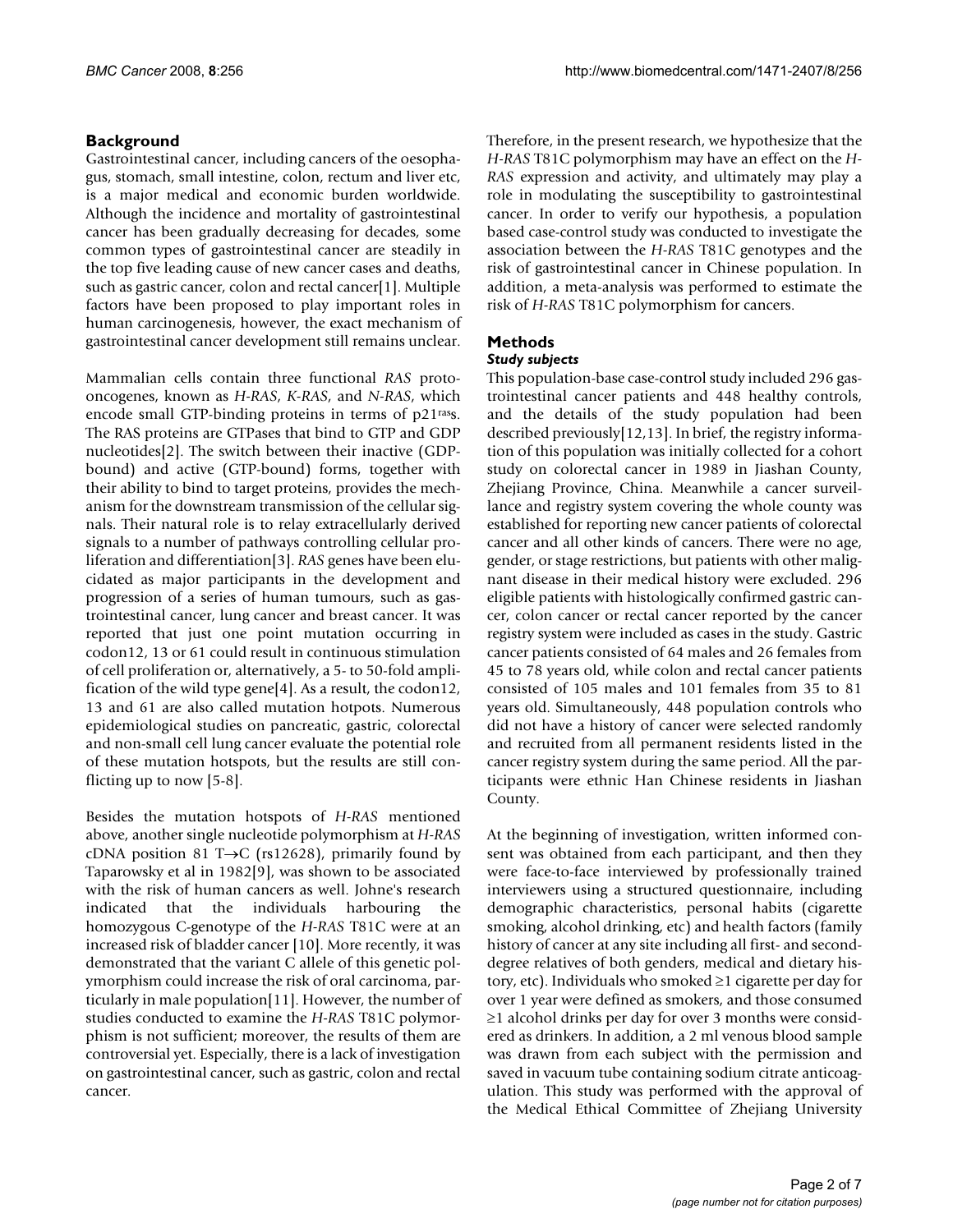School of Medicine. The blood samples were stored at - 60°C ultra low temperature freezers for DNA isolation.

# **H-RAS** *T81C genotyping*

The genomic DNA was extracted from peripheral blood samples using modified salting-out procedure as previously reported[14]. The DNA concentration and purity was measured using BioPhotometer (Eppendorf, Hamburg, Germany) at 260 nm.

For determination of the *H-RAS* genetic polymorphism 81 T→C, Polymerase Chain Reaction – Restriction Fragment Length Polymorphism (PCR-RFLP) assay was performed at the Molecular Epidemiology Laboratory in the Zhejiang University School of Medicine. The sequence of the oligonucleotide primers and the conditions for PCR amplification were reported elsewhere[10]. A 200 bp DNA segment was amplified using forward primer 5'-CTTGGCAGGT-GGGGCAGGAGA-3' and reverse primer 5'-GGCACCT-GGACGGCGGCGCTAG-3'. The PCR mixture (20 μl) contained 2 μl of 10 × PCR buffer, 2 μl of deoxyribonucleotide triphosphates (dNTPs, 2 mM each), 1.6  $\mu$ l MgCl<sub>2</sub> (25 mM each), 0.2 μl of each primer (10 μM each), 0.5 μl genomic DNA (~50 ng) and 0.5 Unit of *Taq* DNA polymerase (Sangon, Shanghai, China). After 5 min of initial denaturation at 94°C in PTC-200 thermal cycler (BioRad, USA), the prepared PCR mixtures were subjected to 35 cycles of denaturation for 30 s at 94°C, annealing for 30 s at 50°C and extension for 30 s at 72°C. A final extension period of 5 min at 72°C was performed to completed the reaction. Subsequently, 6 μl of amplified product was added with 1 μl of 10× digestion buffer containing 3 units DraIII (New England Biolabs, Schwalbach, Germany). After 6 hours digestion at 37°C, the products were separated by electrophoresis on a 2% agarose gel stained with ethidium bromide and observed on an ultraviolet fluorescence imaging system. The CC homozygote with DraIII restriction site was cut into fragments of 145 bp and 55 bp, while the 81TT homozygote presented a single fragment of 200 bp. About 10% of the samples were selected randomly to be identified repeatedly for accuracy, and the results were 100% concordant. The genotype assay described above was done with case/control status blinded to the laboratory technician.

# *Statistical analysis*

Pearson's  $\chi^2$  test was used for comparing the distributions of the demographic characteristics, personal habits such as cigarette smoking and alcohol drinking etc, and the distribution of *H-RAS* T81C allele types and genotypes between cases and controls. Hardy-Weinberg equilibrium was tested by a goodness-of-fit  $\chi^2$  test to compare the observed genotype frequencies within the case-control groups to the anticipated genotype frequencies calculated from the observed allele frequencies. Unconditional logistic regression analysis was performed to calculate the odds ratios (ORs) with 95% confidence intervals (95% CIs) for estimating the association between certain genotype and cancers with adjustment for potential confounding factors, including age (as a continuous variable), gender, smoking, drinking and family history of cancer (as dichotomous variables). *H-RAS* T81C polymorphism was analyzed as dichotomized variable using TT genotype as the reference category. Stratified analyses were used to explore potential gene-environment interactions. A *p* value of less than 0.05 indicated statistical significance. In the metaanalysis, raw data for genotype frequencies, without adjustment, were used for calculation of the estimates of OR. The extent of heterogeneity was examined by the Cochran's  $\chi^2$  test. The statistical analyses were performed with Statistical Analysis System software version 8.0 (SAS Institute, Cary, NC) and the meta-analysis was carried out using RevMan software version 4.2.

# **Results**

The demographic characteristics and personal habits of the study subjects were summarized in Table 1. There was no significant difference in gender, age, family history of cancer, smoking and drinking status among colon cancers, rectal cancers and healthy controls. Otherwise, the age, gender and smoking status were significantly different between gastric cancers and controls.

The observed genotype distributions of *H-RAS* T81C among cases and controls were shown in Table 1 as well. In healthy controls, the frequencies of TT, TC and CC genotypes were 79.24%, 19.87% and 0.89%, which did not deviate from the Hardy-Weinberg equilibrium ( $\chi^2$  = 0.375,  $p = 0.541$ ), while those frequencies were 53.33%, 44.44% and 2.22% in gastric cancer patients, respectively. The frequency of C allele observed in gastric cancers was about 24.44% which was significantly higher than that in controls 10.83% ( $χ² = 24.413$ ,  $p < 0.0001$ ). Meanwhile, the frequencies of C allele in colon cancer and rectal cancer, 12.90% and 12.39% respectively, were also higher than that in controls. However, no significant difference in genotype or allele distribution was found among colon cancer, rectal cancer and controls (data not shown).

Furthermore, crude ORs and adjusted ORs were calculated to evaluate the risk of gastrointestinal cancer. Compared with TT genotype, the TC genotype was significantly associated with a increased risk of gastric cancer (crude OR = 3.32, 95%CI = 2.06–5.37, p < 0.0001), and the CC genotype with more risk, crude OR was 3.69, but it was not statistically significant, this may be due to limited number of CC genotype carriers. The same results were observed after adjustment (shown in Table 2). In contrast, the TC genotype was not significantly increased in colon cancer and rectal cancer patients. Since *H-RAS* is one of proto-onco-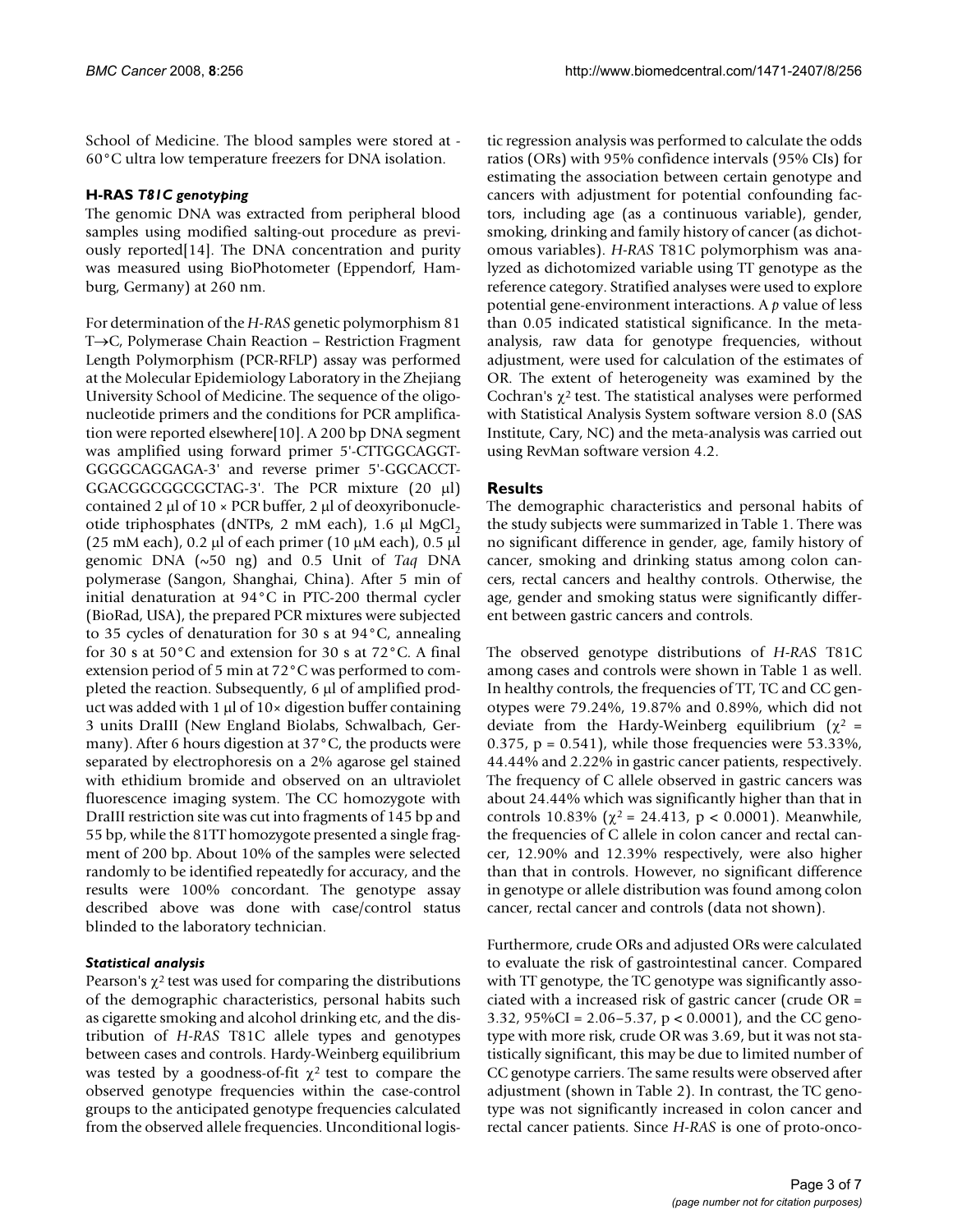|                    | Cases<br>No.(%)                |                  |                  |                      |                   |
|--------------------|--------------------------------|------------------|------------------|----------------------|-------------------|
|                    | <b>Gastrointestinal cancer</b> | Gastric cancer   | Colon cancer     | <b>Rectal cancer</b> |                   |
| No. of subjects    | 296                            | 90               | 93               | 103                  | 448               |
| Gender             |                                |                  |                  |                      |                   |
| Male               | 169(57.09)                     | 64(71.11)        | 48(51.61)        | 57(50.44)            | 223(49.78)        |
| Female             | 127(42.91)                     | 26(28.89)        | 45(48.39)        | 56(49.56)            | 225(50.22)        |
| Age                |                                |                  |                  |                      |                   |
| Mean $\pm$ SD      | $61.76 \pm 9.92$               | $64.68 \pm 9.01$ | $61.59 \pm 8.87$ | $59.57 \pm 10.89$    | $60.67 \pm 10.92$ |
| Smoking            |                                |                  |                  |                      |                   |
| No                 | 156(52.70)                     | 33(36.67)        | 53(56.99)        | 70(61.95)            | 269(60.04)        |
| Yes                | 140(47.30)                     | 57(63.33)        | 40(43.01)        | 43(38.05)            | 179(39.96)        |
| Drinking           |                                |                  |                  |                      |                   |
| No                 | 202(68.24)                     | 56(62.22)        | 65(69.89)        | 81(71.68)            | 322(71.88)        |
| Yes                | 94(31.76)                      | 34(37.78)        | 28(30.11)        | 32(28.32)            | 126(28.13)        |
| Family history     |                                |                  |                  |                      |                   |
| No                 | 212(71.62)                     | 68(75.56)        | 68(73.12)        | 76(67.26)            | 338(75.45)        |
| Yes                | 84(28.38)                      | 22(24.44)        | 25(26.88)        | 37(32.74)            | 110(24.55)        |
| H-RAS T81C         |                                |                  |                  |                      |                   |
| TΤ                 | 204(68.92)                     | 48(53.33)        | 71(76.34)        | 85(75.22)            | 355(79.24)        |
| TC                 | 88(29.73)                      | 40(44.44)        | 20(21.51)        | 28(24.78)            | 89(19.87)         |
| CC                 | 4(1.35)                        | 2(2.22)          | 2(2.15)          | 0(0.00)              | 4(0.89)           |
| Allele frequencies |                                |                  |                  |                      |                   |
| т                  | 496(83.78)                     | 136(75.56)       | 162(87.10)       | 198(87.61)           | 799(89.17)        |
| C                  | 96(16.22)                      | 44(24.44)        | 24(12.90)        | 28(12.39)            | 97(10.83)         |

**Table 1: Distribution of selected characteristics in the study subjects**

gene, mutation of which could confer a dominant negative phenotype, and the frequency of the CC genotype is very low (<0.05), further analysis was performed by combining TC and CC genotypes compared against TT genotype. As a result, a statistically significant risk with adjusted OR of 3.65 (95%CI, 2.22–6.00, p < 0.0001) was found in gastric cancer, while no significant association of *H-RAS* T81C polymorphism with colon cancer and rectal cancer was observed. In addition, the effect of *H-RAS* T81C polymorphism was further examined by stratification of age, gender, family history, smoking and drinking status. However, no significant gene-environment interaction in relation to gastric cancer, colon cancer and rectal cancer was found (data not shown).

Three other studies on *H-RAS* T81C polymorphism and cancer risk were available in the literature including bladder, thyroid and oral cancer patients. Because of the small sample size of these studies, we carried out a meta-analysis to obtain an overall assessment of the effects of the *H-RAS* T81C polymorphism on human cancers, which was examined according to *H-RAS* genotype in all published studies and in our patients. As presented in Fig. 1, the test for heterogeneity was not significant ( $\chi^2$  = 9.87, p = 0.02),

|  |  |  | Table 2: H-RAS T81C polymorphism and gastrointestinal cancer risk |  |  |
|--|--|--|-------------------------------------------------------------------|--|--|
|--|--|--|-------------------------------------------------------------------|--|--|

| Genotype | <b>Gastrointestinal cancer</b> |                                   | Gastric cancer                |                                         | Colon cancer               |                                         | <b>Rectal cancer</b>       |                                         |
|----------|--------------------------------|-----------------------------------|-------------------------------|-----------------------------------------|----------------------------|-----------------------------------------|----------------------------|-----------------------------------------|
|          | <b>Crude OR</b><br>$(95\%CI)$  | <b>Adjusted</b><br>OR*<br>(95%CI) | <b>Crude OR</b><br>$(95\%CI)$ | <b>Adjusted</b><br><b>OR</b><br>(95%CI) | <b>Crude OR</b><br>(95%CI) | <b>Adjusted</b><br><b>OR</b><br>(95%CI) | <b>Crude OR</b><br>(95%CI) | <b>Adjusted</b><br><b>OR</b><br>(95%CI) |
| TТ       | 1.00                           | 1.00                              | 1.00                          | 0.00                                    | 1.00                       | 1.00                                    | 1.00                       | 1.00                                    |
| ТC       | 1.72<br>(1.22, 2.42)           | 1.74<br>(1.23, 2.46)              | 3.32<br>(2.06, 5.37)          | 3.67<br>(2.21, 6.08)                    | 1.12<br>(0.65, 1.94)       | 1.15<br>(0.66, 1.99)                    | 1.26<br>(0.76, 2.04)       | I.25<br>(0.77, 2.04)                    |
| CC       | 1.74<br>(0.43, 7.03)           | 1.66<br>(0.41, 6.77)              | 3.69<br>(0.66, 20.73)         | 3.29<br>(0.54, 19.86)                   | 2.50<br>(0.45, 13.91)      | 2.57<br>(0.46, 14.46)                   |                            |                                         |
| TC+CC    | 1.72<br>(1.23, 2.41)           | l.74<br>(1.24, 2.44)              | 3.34<br>(2.08, 5.36)          | 3.65<br>(2.22, 6.00)                    | 1.18<br>(0.70, 2.01)       | 1.20<br>(0.71, 2.06)                    | 1.26<br>(0.76, 2.04)       | I.25<br>(0.77, 2.04)                    |

**\***OR adjusted for age, gender, family history, status of cigarette smoking and alcohol drinking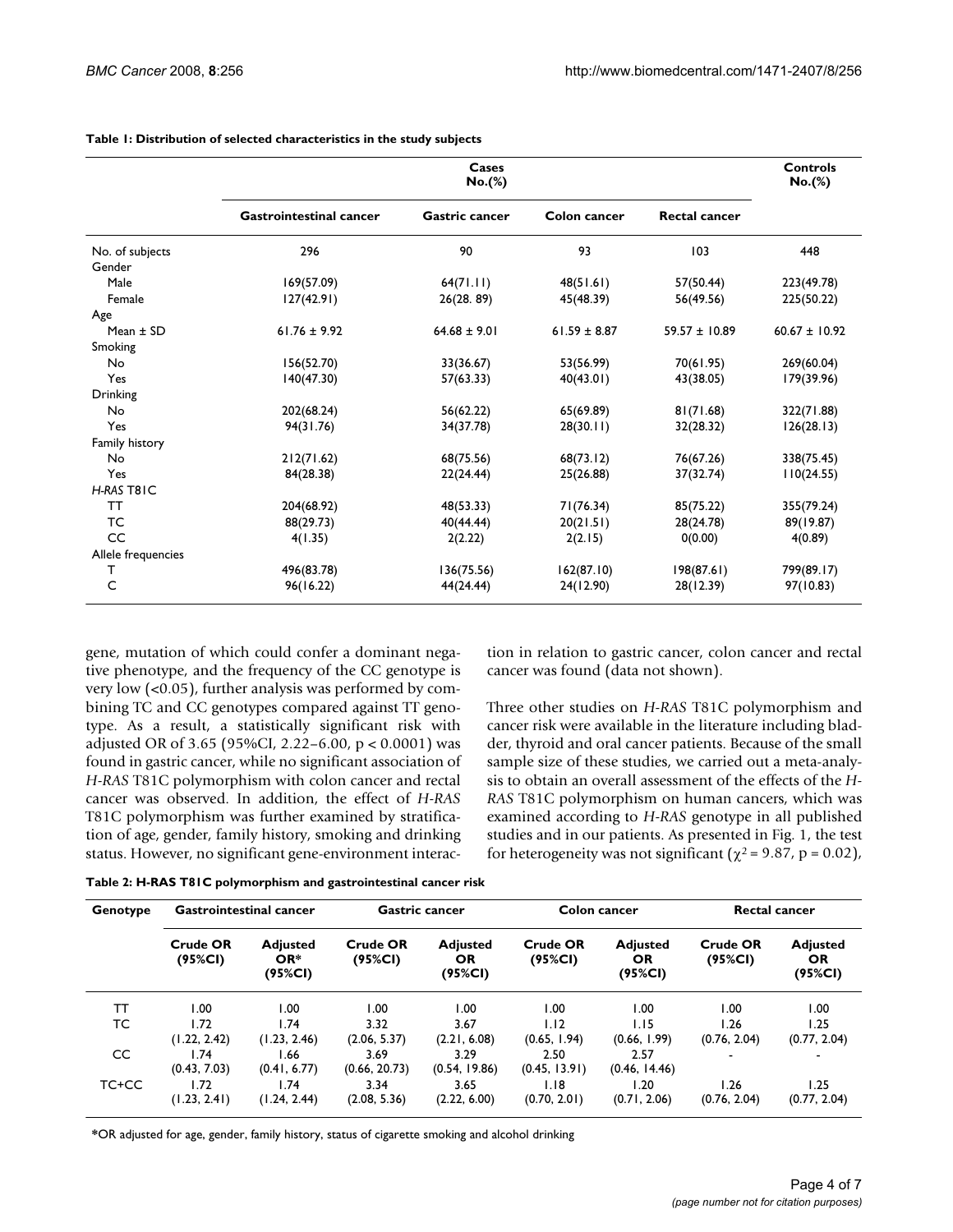| Study                                     | Cases<br>n/N | Controls<br>n/N | OR (random)<br>95% CI | OR (random)<br>95% CI |
|-------------------------------------------|--------------|-----------------|-----------------------|-----------------------|
| Johne A                                   | 161/312      | 196/360         |                       | $0.89$ $[0.66, 1.21]$ |
| Castro P                                  | 53/85        | 52/102          |                       | $1.59$ $[0.89, 2.86]$ |
| Sathyan KM                                | 82/176       | 50/142          |                       | $1.61$ $[1.02, 2.53]$ |
| This study                                | 92/296       | 93/448          |                       | $1.72$ $[1.23, 2.41]$ |
| <b>Total (95% CI)</b>                     | 869          | 1052            |                       | $1.38$ $[1.01, 1.98]$ |
| Total events: 388 (Cases), 391 (Controls) |              |                 |                       |                       |
|                                           |              | 0.1             | 0.5<br>0.2<br>5<br>2  | 10                    |

| Figure I |                                                           |  |
|----------|-----------------------------------------------------------|--|
|          | Meta-analysis of H-RAS T81C polymorphism for all cancers. |  |

suggesting that the random effect model could be used to assess the odds ratio. The pooled odds ratio was 1.38 (95% CI, 1.01–1.98), which was significant.

# **Discussion**

A multi-factorial model of human carcinogenesis is currently accepted, according to which different dietary and non-dietary factors, including genetic susceptibility, are involved at different stages in the cancer process[15]. *RAS* gene, serving as molecular switches in pivotal processes governing cellular growth and differentiation, have been found to be amplified and over expressed in gastric carcinomas[16,17]. Several molecular alternations in *RAS* gene have been identified such as minisatellites and mutations, however, research on the single nucleotide polymorphism in *RAS* gene was rare [18-20]. In the present study, analyses of the polymorphism of *H-RAS* T81C in gastrointestinal cancer patients were carried out compared with healthy controls. The frequency of C allele in the Chinese healthy population was 10.83%, which was lower than that in Johne's study (26.42% in Germany)[10] and Sathyan's study (20.00% in India)[11]. This observation indicates that the distribution of *H-RAS* T81C polymorphism seems to be genetically different in various ethnics. In the aforementioned study, they reported that *H-RAS* 81CC homozygous genotype showed 2-fold risk of bladder cancer and oral cancer. In this study, a statistically significant increased risk for gastric cancer was observed in the TC and CC genotypes combination compared to the TT genotype, and the adjusted OR achieved 3.65, which indicated that *H-RAS* T81C polymorphism is a strongly susceptibility factor for the development of gastric cancer. On the other hand, we did not find any association of *H-RAS* T81C polymorphism with colon cancer and rectal cancer, which derived from the same population.

However, this epidemiological study could not provide the mechanism by which *H-RAS* T81C polymorphism modifies risk of different kinds of cancer. Although *RAS*

gene is ubiquitously expressed, the mRNA analysis reveals different tissue expression levels suggesting that *RAS* family members probably are expressed in a tissue specificity fashion[3]. *K-RAS* is mostly expressed in the pancreas, colorectal and non-small cell lung cancer, while *H-RAS* is common in squamous cell carcinomas, bladder carcinomas and renal cancers. *K-RAS* mutations have been found in 15%–68% of sporadic colorectal cancer[21]. Keller et al. reported that endogenous K-RAS resulted in the most dramatic effect of the *RAS* isoforms (K > H or N) in human colorectal cancer cells[22]. However, *K-RAS* mutations are rarely observed in gastric cancer[17,23,24] and increased expression of the *H-RAS* oncogene product was found in gastric cancer[25,26]. Consistent with the tissue specificity hypothesis, our finding suggested that the *H-RAS* gene played a more important role in gastric cancer than in colorectal cancer. Although this polymorphism does not lead to the alternation of RAS protein structure, it affects the cancer susceptibility possibly through linkage disequilibrium with other potential functional variant of *H-RAS*. One of the linkage candidate is a region of variable tandem repeats about 1 kb downstream exon4, with a possible transcriptional enhancer activity[27]. Another associated polymorphic site is hexanucleotide repeat located about 80 bp upstream of the 5'-end of exon1[28]. Recently, it is reported that *H-RAS* T81C might be serve as a marker of other polymorphisms in intron D2 of *H-RAS* that would act as regulators of IDX inclusion[29]. As it was not examined in the present study, it would be interesting to conduct more studies on the linkage of *H-RAS* T81C polymorphism with the other candidate polymorphic sites in order to reveal the underlying mechanism.

It has been suggested that sample size is always an issue of concern in the case-control analysis and statistical power of the analysis would generally increase with increasing size of sample[30]. We only recruited 296 survival cases and the sample size might not be large enough to detect the low penetrance effect of the genes, especially for the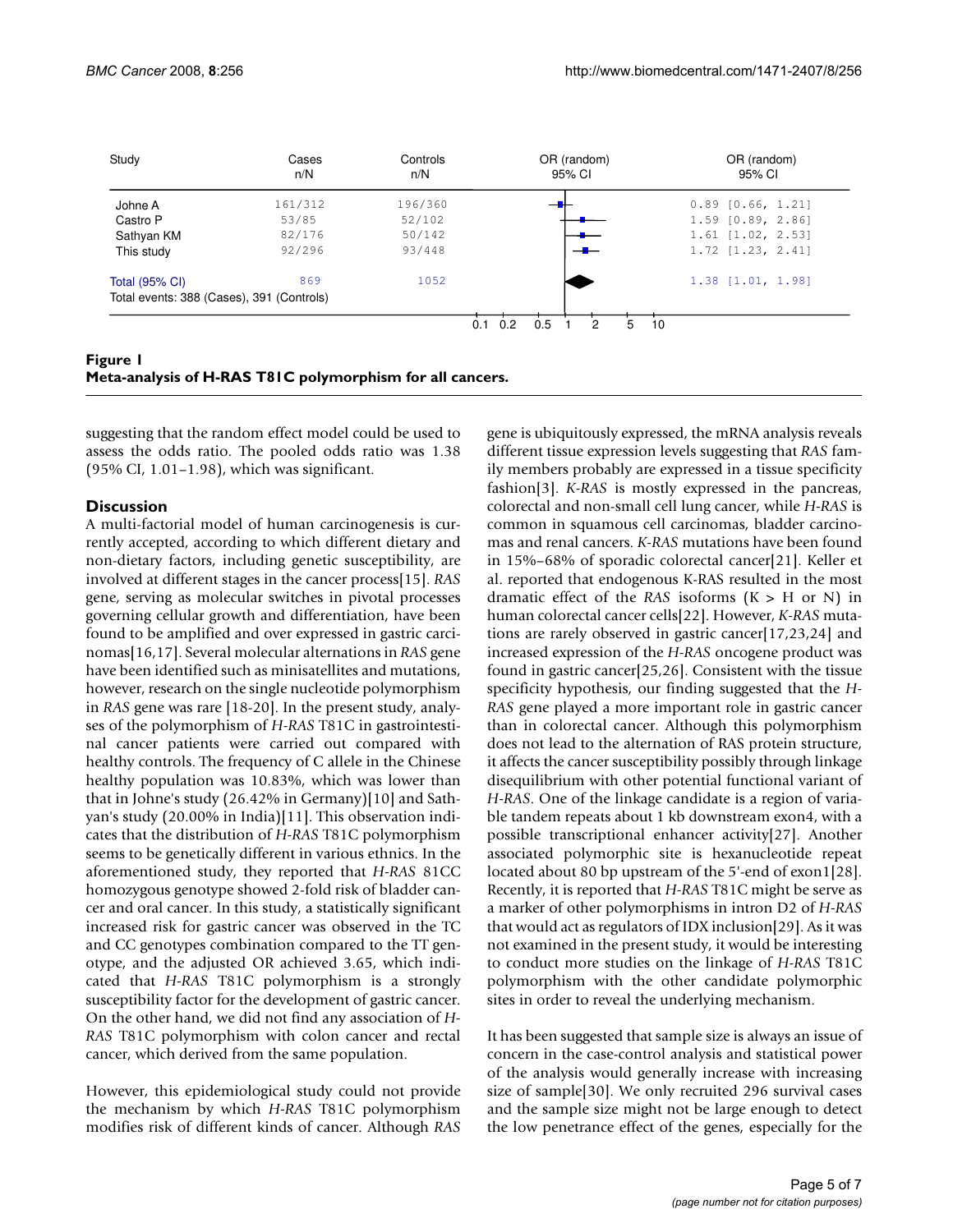SNPs with low frequency. Therefore, we pooled all published data together with ours, and then performed a meta-analysis to examine the association between the *H-RAS* T81C polymorphism and the cancer risk. Overall, the C allele carriers, including TC genotype and CC genotype carriers, have a 38% increased risk of cancer. It is reasonable to believe that the variant of *H-RAS* gene could be associated with cancer risk, and it will be of interest in test if this genetic polymorphism is associated with increased risk of other malignant tumors.

Another limitation should be addressed in this study. *Helicobacter pylori* infection has been defined as a crucial risk factor for gastric cancer by numerous intensive researches, which lead to an improved understanding of the etiology and pathogenesis [31]. Unfortunately, information of *Helicobacter pylori* infection in our study is not available, as a result of that we can not analyze the interaction between *H-RAS* polymorphism and *Hp* infection status.

#### **Conclusion**

In summary, this study provides the evidences that the polymorphism of *H-RAS* T81C may be a risk factor for the development of gastric cancer in a Chinese population. Because this is the first study to report the significant association between *H-RAS* T81C polymorphism and gastric cancer susceptibility, additional studies with large sample size and detailed *Hp* infection information on gastric cancer are warranted in different ethnic populations to confirm our findings.

#### **Competing interests**

The authors declare that they have no competing interests.

## **Authors' contributions**

YZ participated in the design of the study, SNP genotyping, and drafted the manuscript. MJ, BL participated in SNP genotyping and performed the statistical analysis. XM, KY and QL participated in data collection. KC conceived of the study, and participated in its design and coordination and helped to draft the manuscript. All authors read and approved the final manuscript.

#### **Acknowledgements**

This study was supported by the grant from National Natural Science Foundation of China (NSFC 30471492) and Zhejiang Natural Science Foundation (ZJNSF R205319).

#### **References**

- 1. Parkin DM, Bray F, Ferlay J, Pisani P: **[Global cancer statistics,](http://www.ncbi.nlm.nih.gov/entrez/query.fcgi?cmd=Retrieve&db=PubMed&dopt=Abstract&list_uids=15761078) [2002.](http://www.ncbi.nlm.nih.gov/entrez/query.fcgi?cmd=Retrieve&db=PubMed&dopt=Abstract&list_uids=15761078)** *CA: a cancer journal for clinicians* 2005, **55:**74-108.
- 2. Malumbres M, Pellicer A: **[RAS pathways to cell cycle control and](http://www.ncbi.nlm.nih.gov/entrez/query.fcgi?cmd=Retrieve&db=PubMed&dopt=Abstract&list_uids=9696882) [cell transformation.](http://www.ncbi.nlm.nih.gov/entrez/query.fcgi?cmd=Retrieve&db=PubMed&dopt=Abstract&list_uids=9696882)** *Front Biosci* 1998, **3:**d887-912.
- 3. Spandidos DA, Sourvinos G, Tsatsanis C, Zafiropoulos A: **[Normal](http://www.ncbi.nlm.nih.gov/entrez/query.fcgi?cmd=Retrieve&db=PubMed&dopt=Abstract&list_uids=12118316) [ras genes: their onco-suppressor and pro-apoptotic func](http://www.ncbi.nlm.nih.gov/entrez/query.fcgi?cmd=Retrieve&db=PubMed&dopt=Abstract&list_uids=12118316)[tions \(review\).](http://www.ncbi.nlm.nih.gov/entrez/query.fcgi?cmd=Retrieve&db=PubMed&dopt=Abstract&list_uids=12118316)** *Int J Oncol* 2002, **21:**237-241.
- 4. Macaluso M, Russo G, Cinti C, Bazan V, Gebbia N, Russo A: **[Ras fam](http://www.ncbi.nlm.nih.gov/entrez/query.fcgi?cmd=Retrieve&db=PubMed&dopt=Abstract&list_uids=12115718)[ily genes: an interesting link between cell cycle and cancer.](http://www.ncbi.nlm.nih.gov/entrez/query.fcgi?cmd=Retrieve&db=PubMed&dopt=Abstract&list_uids=12115718)** *J Cell Physiol* 2002, **192:**125-130.
- 5. Victor T, Du Toit R, Jordaan AM, Bester AJ, van Helden PD: **[No evi](http://www.ncbi.nlm.nih.gov/entrez/query.fcgi?cmd=Retrieve&db=PubMed&dopt=Abstract&list_uids=2199031)[dence for point mutations in codons 12, 13, and 61 of the ras](http://www.ncbi.nlm.nih.gov/entrez/query.fcgi?cmd=Retrieve&db=PubMed&dopt=Abstract&list_uids=2199031) gene in a high-incidence area for esophageal and gastric can[cers.](http://www.ncbi.nlm.nih.gov/entrez/query.fcgi?cmd=Retrieve&db=PubMed&dopt=Abstract&list_uids=2199031)** *Cancer Res* 1990, **50:**4911-4914.
- 6. Deng GR, Liu XH, Wang JR: **[Correlation of mutations of onco](http://www.ncbi.nlm.nih.gov/entrez/query.fcgi?cmd=Retrieve&db=PubMed&dopt=Abstract&list_uids=1671796)[gene C-Ha-ras at codon 12 with metastasis and survival of](http://www.ncbi.nlm.nih.gov/entrez/query.fcgi?cmd=Retrieve&db=PubMed&dopt=Abstract&list_uids=1671796) [gastric cancer patients.](http://www.ncbi.nlm.nih.gov/entrez/query.fcgi?cmd=Retrieve&db=PubMed&dopt=Abstract&list_uids=1671796)** *Oncogene Res* 1991, **6:**33-38.
- 7. Hao Y, Zhang J, Lu Y, Yi C, Qian W, Cui J: **[The role of ras gene](http://www.ncbi.nlm.nih.gov/entrez/query.fcgi?cmd=Retrieve&db=PubMed&dopt=Abstract&list_uids=10806811) [mutation in gastric cancer and precancerous lesions.](http://www.ncbi.nlm.nih.gov/entrez/query.fcgi?cmd=Retrieve&db=PubMed&dopt=Abstract&list_uids=10806811)** *J Tongji Med Univ* 1998, **18:**141-144.
- 8. Feng J, Hua F, Shuo R, Chongfeng G, Huimian X, Nakajima T, Subao W, Tsuchida N: **[Upregulation of non-mutated H-ras and its](http://www.ncbi.nlm.nih.gov/entrez/query.fcgi?cmd=Retrieve&db=PubMed&dopt=Abstract&list_uids=11605075) [upstream and downstream signaling proteins in colorectal](http://www.ncbi.nlm.nih.gov/entrez/query.fcgi?cmd=Retrieve&db=PubMed&dopt=Abstract&list_uids=11605075) [cancer.](http://www.ncbi.nlm.nih.gov/entrez/query.fcgi?cmd=Retrieve&db=PubMed&dopt=Abstract&list_uids=11605075)** *Oncol Rep* 2001, **8:**1409-1413.
- 9. Taparowsky E, Suard Y, Fasano O, Shimizu K, Goldfarb M, Wigler M: **[Activation of the T24 bladder carcinoma transforming gene](http://www.ncbi.nlm.nih.gov/entrez/query.fcgi?cmd=Retrieve&db=PubMed&dopt=Abstract&list_uids=7177195) [is linked to a single amino acid change.](http://www.ncbi.nlm.nih.gov/entrez/query.fcgi?cmd=Retrieve&db=PubMed&dopt=Abstract&list_uids=7177195)** *Nature* 1982, **300:**762-765.
- 10. Johne A, Roots I, Brockmoller J: [A single nucleotide polymor](http://www.ncbi.nlm.nih.gov/entrez/query.fcgi?cmd=Retrieve&db=PubMed&dopt=Abstract&list_uids=12540507)**[phism in the human H-ras proto-oncogene determines the](http://www.ncbi.nlm.nih.gov/entrez/query.fcgi?cmd=Retrieve&db=PubMed&dopt=Abstract&list_uids=12540507) [risk of urinary bladder cancer.](http://www.ncbi.nlm.nih.gov/entrez/query.fcgi?cmd=Retrieve&db=PubMed&dopt=Abstract&list_uids=12540507)** *Cancer Epidemiol Biomarkers Prev* 2003, **12:**68-70.
- 11. Sathyan KM, Nalinakumari KR, Abraham T, Kannan S: **[Influence of](http://www.ncbi.nlm.nih.gov/entrez/query.fcgi?cmd=Retrieve&db=PubMed&dopt=Abstract&list_uids=16488657) [single nucleotide polymorphisms in H-Ras and cyclin D1](http://www.ncbi.nlm.nih.gov/entrez/query.fcgi?cmd=Retrieve&db=PubMed&dopt=Abstract&list_uids=16488657)** [genes on oral cancer susceptibility.](http://www.ncbi.nlm.nih.gov/entrez/query.fcgi?cmd=Retrieve&db=PubMed&dopt=Abstract&list_uids=16488657) **42:**607-613.
- 12. Chen K, Jin M, Zhu Y, Jiang Q, Yu W, Ma X, Yao K: **[Genetic poly](http://www.ncbi.nlm.nih.gov/entrez/query.fcgi?cmd=Retrieve&db=PubMed&dopt=Abstract&list_uids=16724991)[morphisms of the uridine diphosphate glucuronosyltrans](http://www.ncbi.nlm.nih.gov/entrez/query.fcgi?cmd=Retrieve&db=PubMed&dopt=Abstract&list_uids=16724991)ferase 1A7 and colorectal cancer risk in relation to cigarette [smoking and alcohol drinking in a Chinese population.](http://www.ncbi.nlm.nih.gov/entrez/query.fcgi?cmd=Retrieve&db=PubMed&dopt=Abstract&list_uids=16724991)** *J Gastroenterol Hepatol* 2006, **21:**1036-1041.
- 13. Fan C, Jin M, Chen K, Zhang Y, Zhang S, Liu B: **[Case-only study of](http://www.ncbi.nlm.nih.gov/entrez/query.fcgi?cmd=Retrieve&db=PubMed&dopt=Abstract&list_uids=17603900) [interactions between metabolic enzymes and smoking in](http://www.ncbi.nlm.nih.gov/entrez/query.fcgi?cmd=Retrieve&db=PubMed&dopt=Abstract&list_uids=17603900) [colorectal cancer.](http://www.ncbi.nlm.nih.gov/entrez/query.fcgi?cmd=Retrieve&db=PubMed&dopt=Abstract&list_uids=17603900)** *BMC cancer* 2007, **7:**115.
- 14. Nasiri H, Forouzandeh M, Rasaee MJ, Rahbarizadeh F: **[Modified salt](http://www.ncbi.nlm.nih.gov/entrez/query.fcgi?cmd=Retrieve&db=PubMed&dopt=Abstract&list_uids=16302208)[ing-out method: high-yield, high-quality genomic DNA](http://www.ncbi.nlm.nih.gov/entrez/query.fcgi?cmd=Retrieve&db=PubMed&dopt=Abstract&list_uids=16302208) [extraction from whole blood using laundry detergent.](http://www.ncbi.nlm.nih.gov/entrez/query.fcgi?cmd=Retrieve&db=PubMed&dopt=Abstract&list_uids=16302208)** *J Clin Lab Anal* 2005, **19:**229-232.
- 15. Kelley JR, Duggan JM: **[Gastric cancer epidemiology and risk fac](http://www.ncbi.nlm.nih.gov/entrez/query.fcgi?cmd=Retrieve&db=PubMed&dopt=Abstract&list_uids=12589864)[tors.](http://www.ncbi.nlm.nih.gov/entrez/query.fcgi?cmd=Retrieve&db=PubMed&dopt=Abstract&list_uids=12589864)** *Journal of clinical epidemiology* 2003, **56:**1-9.
- 16. Crespo P, Leon J: **[Ras proteins in the control of the cell cycle](http://www.ncbi.nlm.nih.gov/entrez/query.fcgi?cmd=Retrieve&db=PubMed&dopt=Abstract&list_uids=11092455) [and cell differentiation.](http://www.ncbi.nlm.nih.gov/entrez/query.fcgi?cmd=Retrieve&db=PubMed&dopt=Abstract&list_uids=11092455)** *Cell Mol Life Sci* 2000, **57:**1613-1636.
- 17. Yoo J, Park SY, Robinson RA, Kang SJ, Ahn WS, Kang CS: **[ras Gene](http://www.ncbi.nlm.nih.gov/entrez/query.fcgi?cmd=Retrieve&db=PubMed&dopt=Abstract&list_uids=12204060) [mutations and expression of Ras signal transduction media](http://www.ncbi.nlm.nih.gov/entrez/query.fcgi?cmd=Retrieve&db=PubMed&dopt=Abstract&list_uids=12204060)[tors in gastric adenocarcinomas.](http://www.ncbi.nlm.nih.gov/entrez/query.fcgi?cmd=Retrieve&db=PubMed&dopt=Abstract&list_uids=12204060)** *Arch Pathol Lab Med* 2002, **126:**1096-1100.
- 18. Gonzalez CA, Sala N, Capella G: **[Genetic susceptibility and gas](http://www.ncbi.nlm.nih.gov/entrez/query.fcgi?cmd=Retrieve&db=PubMed&dopt=Abstract&list_uids=12115538)[tric cancer risk.](http://www.ncbi.nlm.nih.gov/entrez/query.fcgi?cmd=Retrieve&db=PubMed&dopt=Abstract&list_uids=12115538)** *Int J Cancer* 2002, **100:**249-260.
- 19. Hiyama T, Haruma K, Kitadai Y, Masuda H, Miyamoto M, Tanaka S, Yoshihara M, Shimamoto F, Chayama K: **[K-ras mutation in helico](http://www.ncbi.nlm.nih.gov/entrez/query.fcgi?cmd=Retrieve&db=PubMed&dopt=Abstract&list_uids=11807778)[bacter pylori-associated chronic gastritis in patients with and](http://www.ncbi.nlm.nih.gov/entrez/query.fcgi?cmd=Retrieve&db=PubMed&dopt=Abstract&list_uids=11807778) [without gastric cancer.](http://www.ncbi.nlm.nih.gov/entrez/query.fcgi?cmd=Retrieve&db=PubMed&dopt=Abstract&list_uids=11807778)** *Int J Cancer* 2002, **97:**562-566.
- 20. Langdon JA, Armour JA: **[Evolution and population genetics of](http://www.ncbi.nlm.nih.gov/entrez/query.fcgi?cmd=Retrieve&db=PubMed&dopt=Abstract&list_uids=12668612) [the H-ras minisatellite and cancer predisposition.](http://www.ncbi.nlm.nih.gov/entrez/query.fcgi?cmd=Retrieve&db=PubMed&dopt=Abstract&list_uids=12668612)** *Hum Mol Genet* 2003, **12:**891-900.
- 21. Takayama T, Miyanishi K, Hayashi T, Sato Y, Niitsu Y: **[Colorectal](http://www.ncbi.nlm.nih.gov/entrez/query.fcgi?cmd=Retrieve&db=PubMed&dopt=Abstract&list_uids=16699851) [cancer: genetics of development and metastasis.](http://www.ncbi.nlm.nih.gov/entrez/query.fcgi?cmd=Retrieve&db=PubMed&dopt=Abstract&list_uids=16699851)** *Journal of gastroenterology* 2006, **41(3):**185-192.
- 22. Keller JW, Franklin JL, Graves-Deal R, Friedman DB, Whitwell CW, Coffey RJ: **[Oncogenic KRAS provides a uniquely powerful and](http://www.ncbi.nlm.nih.gov/entrez/query.fcgi?cmd=Retrieve&db=PubMed&dopt=Abstract&list_uids=17133351) variable oncogenic contribution among RAS family mem-<br>bers in the colonic epithelium.** | Cell Physiol 2007, [bers in the colonic epithelium.](http://www.ncbi.nlm.nih.gov/entrez/query.fcgi?cmd=Retrieve&db=PubMed&dopt=Abstract&list_uids=17133351) **210(3):**740-749.
- 23. van Rees BP, Musler A, Caspers E, Drillenburg P, Craanen ME, Polkowski W, Chibowski D, Offerhaus GJ: **[K-ras mutations in gas](http://www.ncbi.nlm.nih.gov/entrez/query.fcgi?cmd=Retrieve&db=PubMed&dopt=Abstract&list_uids=10430398)[tric stump carcinomas and in carcinomas from the non](http://www.ncbi.nlm.nih.gov/entrez/query.fcgi?cmd=Retrieve&db=PubMed&dopt=Abstract&list_uids=10430398)**stomach. *Hepato-gastroenterology* **46(27):**2063-2068.
- 24. Arber N, Shapira I, Ratan J, Stern B, Hibshoosh H, Moshkowitz M, Gammon M, Fabian I, Halpern Z: **[Activation of c-K-ras mutations](http://www.ncbi.nlm.nih.gov/entrez/query.fcgi?cmd=Retrieve&db=PubMed&dopt=Abstract&list_uids=10833479) [in human gastrointestinal tumors.](http://www.ncbi.nlm.nih.gov/entrez/query.fcgi?cmd=Retrieve&db=PubMed&dopt=Abstract&list_uids=10833479)** *Gastroenterology* 2000, **118(6):**1045-1050.